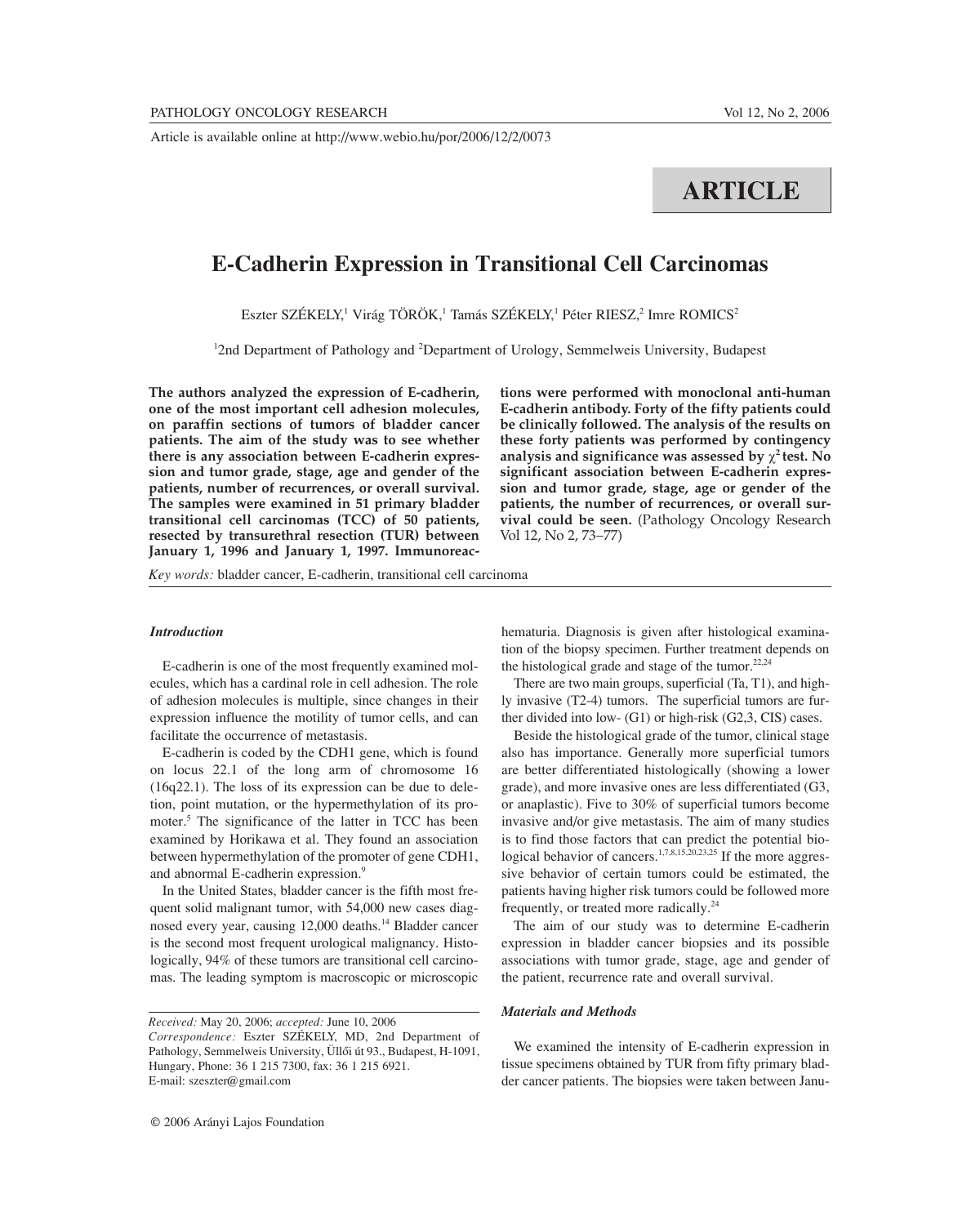ary 1, 1996, and January 1, 1997. Hematoxylin-eosin staining and immunohistochemical reactions were performed on slides from formalin-fixed, paraffin-embedded material. We used monoclonal anti-human E-cadherin antibody (NLH 38, DakoCytomation, Glostrup, Denmark; dilution 1:120). The intensity of the reactions was assessed semiquantitatively in four categories: - (negative), +/- (uncertain positivity), + (weak reaction), ++ (as strong positivity as in normal urothelium) (*Figure 1)*. Grade and stage of the tumors were

reassessed. The results were examined by contingency analysis, and significance was assessed with  $\chi^2$  test.

The recurrence rate of the tumors, the possibility of recurrence, and overall survival were reassessed in 2004, eight years after the initial biopsy. Overall survival, evaluated in 2004, was divided into three categories: 1: shorter than 5 years, 2: longer than 5, but shorter than 8 years, 3: longer than 8 years. Ten of the fifty patients were lost for follow-up, so the examination could be performed in forty



*Figure 1. Morphology and E-cadherin expression in transitional cell carcinoma. a). Grade 3 tumor, E-cadherin positivity assessed as ++. b) Grade 2 tumor, E-cadherin positivity assessed as ++. c) Grade 1 tumor, hematoxylin-eosin. d) Grade 1 tumor, E-cadherin expression assessed as negative. e) Grade 1 tumor, hematoxylin-eosin. f) Grade 1 tumor, E-cadherin positivity assessed as +.*

PATHOLOGY ONCOLOGY RESEARCH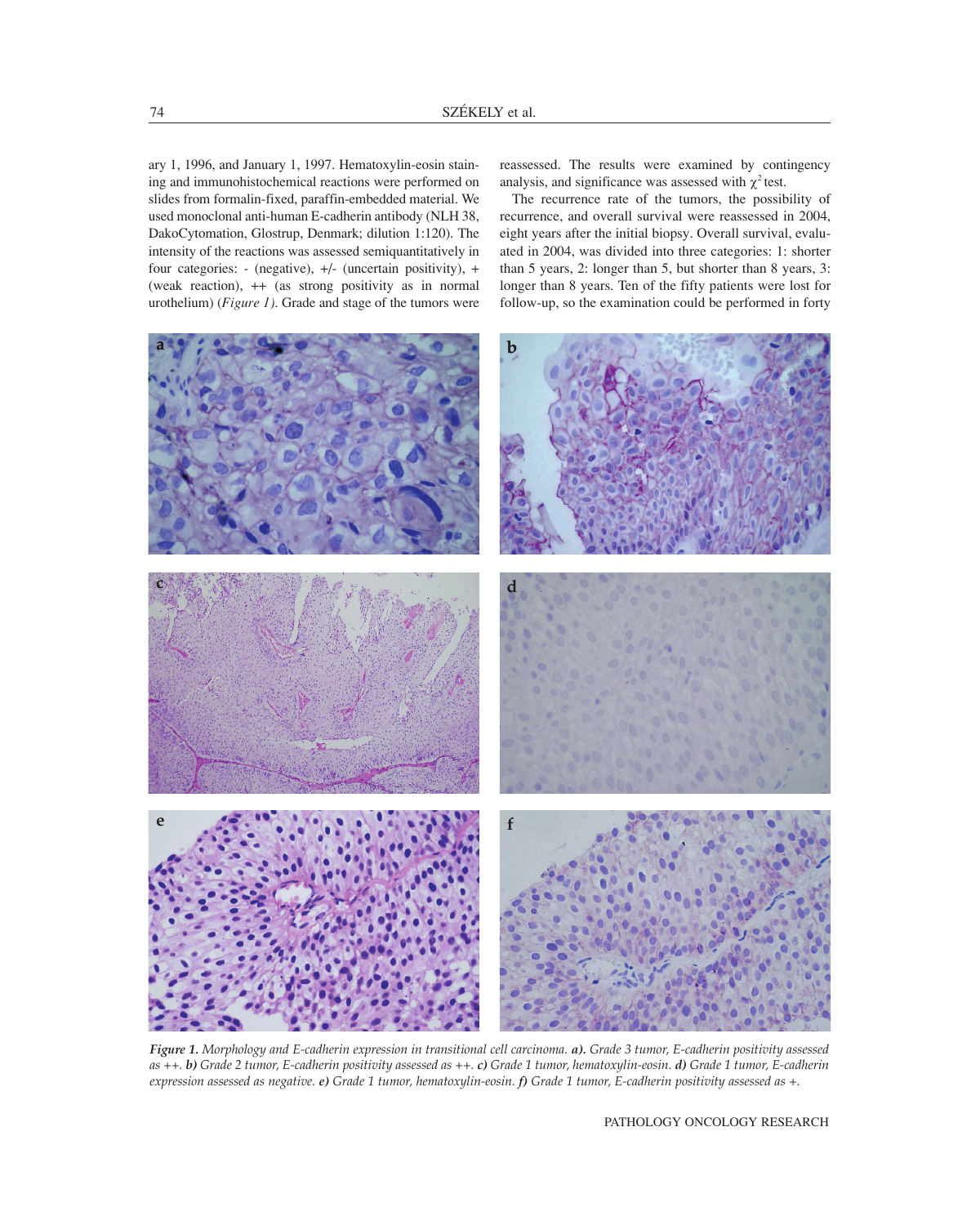cases. From the point of recurrence rate, four categories had been established: A: recurrence in the first two years, B: recurrence between 2-4 years, C: recurrence after four years, D: no recurrence (*Table 1*).

### *Results*

Forty of the 50 bladder cancer patients regularly appeared on control examinations, while ten patients were lost for further controls. E-cadherin expression was absent in 13/40 (32%) of the patients. In 25/40 (62%) cases Ecadherin expression was retained, either as strong as in normal epithelium (++), or retained but weak (+). Expression was dubious in 2 further cases. There was no association between E-cadherin expression and tumor grade or stage, age or gender of the patient. Two cases, initially diagnosed as invasive carcinomas appeared to be inverted papillomas on review of the slides. Neither of them showed normal E-cadherin expression, it was retained but week (+) in both.

*Table 1.* **Age and gender of the patients, grade and stage of the tumors, the intensity of E-cadherin expression, and recurrence and survival categories.** 

| Patient<br>$\emph{no}.$ | Grade     | Gender                    | $T\!N\!M$                  | E-cad.                   | Survival<br>cat. | Recurrence<br>cat. | Age of patient<br>in 1996 |
|-------------------------|-----------|---------------------------|----------------------------|--------------------------|------------------|--------------------|---------------------------|
| $\,1\,$                 | $\rm I$   | $\mathbf M$               | $\mathop{\rm Tx}\nolimits$ | $\boldsymbol{+}$         | 3                | $\rm d$            | 59                        |
| $\overline{2}$          | I         | $\rm F$                   | Ta                         | L.                       | 3                | $\rm b$            | 50                        |
| 3                       | I         | $\mathbf M$               | Ta                         | $^{+}$                   | $\mathbf 1$      | ${\rm d}$          | 75                        |
| 4                       | I         | $\mathbf M$               | $T{\bf x}$                 | $^{+}$                   | 3                | $\rm d$            | 66                        |
| 5                       | $\rm II$  | $\rm F$                   | T1                         | $^{+}$                   | $\overline{2}$   | $\mathbf b$        | 73                        |
| 7                       | $\rm III$ | $\rm F$                   | Ta                         | $^{++}$                  | 3                | $\mathbf b$        | 59                        |
| 8                       | $\rm I$   | M                         | Ta                         | $^{+}$                   | 3                | ${\rm d}$          | 54                        |
| 10                      | $\rm II$  | $\rm F$                   | T1                         | $\overline{\phantom{0}}$ | 3                | ${\rm d}$          | 82                        |
| 11                      | $\rm II$  | F                         | <b>T</b> <sub>x</sub>      | $^{++}$                  | 3                | d                  | 71                        |
| 12                      | I         | $\boldsymbol{\mathrm{F}}$ | Ta                         | $^{+}$                   | 3                | ${\rm d}$          | 69                        |
| 13                      | I         | ${\rm F}$                 | $\mathop{\text{\rm Tx}}$   | $\overline{a}$           | 3                | $\rm b$            | 71                        |
| 14                      | I         | $\mathbf M$               | Ta                         | $^{+}$                   | 3                | $\rm d$            | 50                        |
| 15                      | I         | $\mathbf M$               | $\mathop{\text{\rm Tx}}$   | $^{+}$                   | $\mathbf{1}$     | $\rm d$            | 73                        |
| 18                      | $\rm II$  | $\mathbf M$               | T1                         | $^{+}$                   | $\mathbf{1}$     | ${\rm d}$          | $81\,$                    |
| 19                      | Ι         | M                         | Ta                         | L.                       | $\mathbf{1}$     | d                  | 87                        |
| $20*$                   | $\rm IP$  | $\mathbf M$               | $\mathbf{Tx}$              | $\ddot{}$                | 3                | $\rm d$            | 29                        |
| 21                      | $\rm II$  | $\mathbf M$               | T1                         | $\ddot{}$                | $\mathbf 1$      | a                  | 57                        |
| 22                      | $\rm II$  | $\rm F$                   | <b>T1</b>                  | $^{++}$                  | 2                | a                  | 86                        |
| 25                      | $\rm I$   | $\mathbf M$               | Ta                         |                          | 3                | ${\rm d}$          | 69                        |
| 27                      | $\rm III$ | $\rm F$                   | T1                         | $++$                     | $\mathbf 1$      | $\rm d$            | 70                        |
| 28                      | $\rm II$  | $\mathbf M$               | T <sub>1</sub>             |                          | 3                | ${\rm d}$          | 75                        |
| 29                      | $\rm I$   | $\mathbf M$               | Ta                         | $\overline{a}$           | 3                | $\rm d$            | 55                        |
| $30*$                   | $\rm IP$  | $\mathbf M$               | Ta                         | $\ddot{}$                | $\mathbf{1}$     | ${\rm d}$          | 49                        |
| 31                      | I         | $\mathbf M$               | Tx                         | L,                       | $\mathbf{1}$     | $\mathbf b$        | 76                        |
| 32                      | I         | $\rm F$                   | Ta                         | $^{+}$                   | $\mathbf{1}$     | $\rm d$            | 63                        |
| 33                      | I         | $\mathbf{M}$              | T1                         |                          | $\mathbf{1}$     | $\mathbf b$        | 50                        |
| 34                      | I         | $\rm F$                   | Ta                         |                          | $\overline{2}$   | $\rm d$            | 76                        |
| 35                      | I         | $\mathbf M$               | T <sub>1</sub>             |                          | 3                | ${\rm d}$          | 72                        |
| 36                      | $\rm II$  | $\mathbf M$               | T1                         | $^{+}$                   | 3                | a                  | 70                        |
| 38                      | $\rm II$  | $\mathbf M$               | T1                         | ۳                        | 3                | ${\rm d}$          | 40                        |
| 39                      | I         | $\mathbf M$               | Ta                         |                          | $\overline{c}$   | $\rm d$            | 75                        |
| $40\,$                  | I         | $\mathbf M$               | Ta                         | $+/-$                    | 3                | ${\rm d}$          | 51                        |
| 41                      | $\rm I$   | $\mathbf M$               | Ta                         | $^{+}$                   | 3                | ${\rm d}$          | 40                        |
| 43                      | $\rm II$  | $\mathbf M$               | Ta                         | $\ddot{}$                | $\mathbf 1$      | $\mathbf b$        | 66                        |
| $44\,$                  | $\rm III$ | $\mathbf M$               | $\rm T1$                   | $^{+}$                   | $\overline{2}$   | ${\rm d}$          | 67                        |
| 45                      | $\rm III$ | $\rm F$                   | Cis                        | $^{+}$                   | 3                | $\mathsf C$        | 57                        |
| $46\,$                  | $\rm III$ | $\rm F$                   | Cis                        | $+/-$                    | 3                | ${\rm d}$          | 50                        |
| 49                      | $\rm I$   | $\rm F$                   | Ta                         | $\qquad \qquad +$        | 3                | $\rm d$            |                           |
| 50                      | $\rm II$  | M                         | Ta                         | $^{++}$                  | $\mathbf 1$      | ${\rm d}$          | 64                        |
| 51                      | $\rm III$ | $\rm F$                   | Ta                         | $^{+}$                   | $\mathbf{1}$     | d                  | $71\,$                    |

IP: inverted papilloma, Cis: carcinoma in situ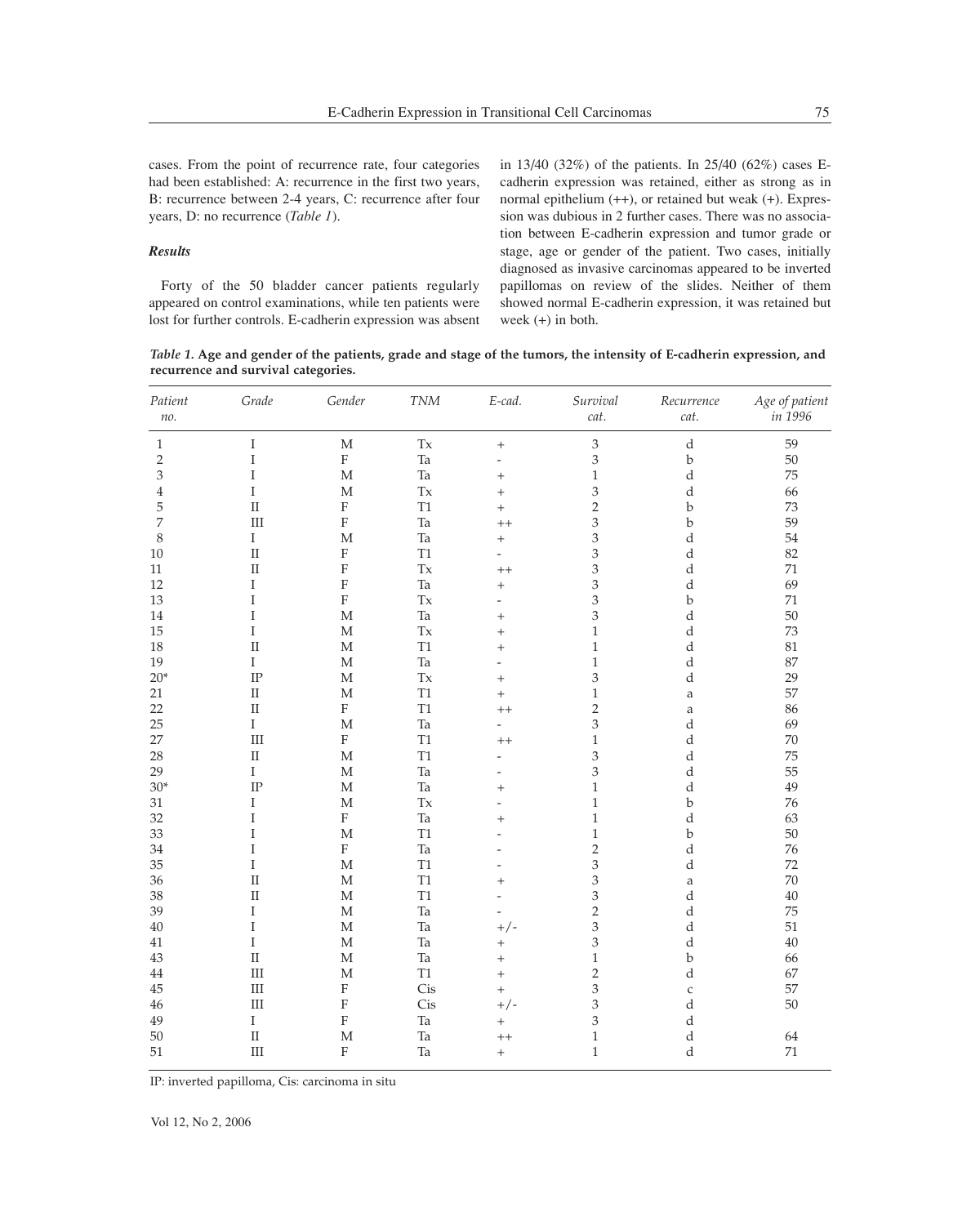Recurrence rate was also examined in 40 of the patients. Eleven patients had recurrence (categories A, B, C), but no association could be found with E-cadherin expression, using contingency analysis.

Eighteen patients had died within eight years after TUR, 13 of them within five years. In 13 of these cases (13/18, 72%), E-cadherin expression in the primary tumor was either ++ or +, and only 5 (5/18, 28%) showed absence of expression. Similarly to other patient or tumor parameters, overall survival did not show association with the intensity of E-cadherin expression.

#### *Discussion*

E-cadherin is a  $Ca<sup>2+</sup>$ -dependent cell adhesion molecule, which belongs to the cadherin family. It is expressed on the surface of epithelial cells, taking part in the zonula adherens. Intracellularly, the molecule forms complexes with catenins  $(\beta, \gamma)$ , and  $\alpha$ -catenin attaches the complex to actin filaments of the cytoskeleton.<sup>10,19</sup> Beside playing role in the integrity of epithelial cells, it also takes part in neurulation, during fetal development, since its expression is decreased during detachment from the ectoderm.

E-cadherin is mentioned as a tumor suppressor in the literature, though the role of adhesion molecules is controversial. Their presence hampers the detachment of tumor cells from the original epithelial tissue, lowers their motility, however, it can help the occurrence of distant metastasis. The presence of E-cadherin can be pivotal in the differential diagnosis of certain tumors (ductal/lobular breast cancer).<sup>2</sup> The loss of expression is quite frequent in tumors and can play a role in progression. Expression can be retained in certain cases by the administration of vitamin D.<sup>4</sup> However, in different studies there are conflicting results concerning the presence or absence of E-cadherin expression in different human tumors.

Some of these publications prove that the loss of E-cadherin (and/or catenin) expression is associated with poor prognosis, high tumor grade and stage, while others question or deny the existence of such associations.<sup>3,12,13,16,17,21</sup> However, these differences might be explained by the fact that the loss of E-cadherin expression is associated with disturbances at different levels (mRNA or protein), or with disturbances of the expression of the E-cadherin-associated catenins, or, as found by Bringuier et al in some bladder cancer cell lines, the loss of E-cadherin parallels with the up-regulation of N-cadherin, a molecule found in neural tissues.2

The immunohistochemical analysis of E-cadherin expression in bladder cancer biopsy specimens may have prognostic significance. According to the present examination, there is no significant association between E-cadherin expression and tumor grade, stage, or overall survival in bladder transitional cell carcinomas. Our results

are similar to those of Koksai et al, who recently published a study on tissues of bladder cancer patients. <sup>11</sup> In contrast to several previously described studies,<sup>3,9,13,16,18,21</sup> they also showed that abnormal E-cadherin expression had no association with tumor grade, recurrence rate and overall survival. However, unlike in our study, in their cases abnormal E-cadherin expression was associated with advanced tumor stage.<sup>11</sup> Further studies with higher numbers of patients, and still longer survival data are needed to see the relevance of either above mentioned associations.

#### *References*

- 1. *Acs G, LiVolsi VA:* Loss of membrane expression of E-cadherin in leukemic erythroblasts. Arch Pathol Lab Med 125:198–201, 2001
- 2. *Bringuier PP, Giroldi LA, Umbas R et al:* Mechanisms associated with abnormal E-cadherin immunoreactivity in human bladder tumors. Int J Cancer 83: 591-595, 1999
- 3. *Bringuier PP, Umbas R, Schaafsma HE et al:* Decreased E-cadherin immunoreactivity correlates with poor survival inpatients with bladder tumors. Cancer Res 53: 3241-3245, 1993
- 4. *Conacci-Sorrell M, ZhurinskyJ, Ben-Ze'ev A.:* The cadherincatenin adhesion system in signaling and cancer. J Clin Invest 109:987-991, 2002
- 5. *Fearon ER.:* Connecting estrogen receptor function, transcriptional repression, and E-cadherin expression in breast cancer. Cancer Cell 3: 307-310, 2003
- 6. *Giroldi LA, Bringuier PP, Shimazu T et al:* Changes in cadherin-catenin complexes in the progression of human bladder carcinoma. Int J Cancer 82: 70-76, 1999
- 7. *Han AC, Soler AP, Tang CK et al:* Nuclear localization of Ecadherin expression in Merkel cell carcinoma. Arch Pathol Lab Med 124: 1147–1151, 2004
- 8. *Handschuh G, Candidus S, Luber et al:* Tumour-associated Ecadherin mutations alter cellular morphology, decrease cellular adhesion and increase cellular motility Oncogene 18:4301- 4312, 1999
- 9. *Horikawa Y, Sugano K, Shigyo M et al:* Hypermethylation of an E-cadherin (CDH1) promoter region in high grade transitional cell carcinoma of the bladder comprising carcinoma in situ. J Urol 169:1541-1545, 2003
- 10. *Jou TS, Stewart DP, Stappert J et al*: Genetic and biochemical dissection of protein linkages in the cadherin-catenin complex. Proc Natl Acad Sci USA 92: 5067-5071, 1995
- 11. *Koksai IT, Ates M, Danisman A et al*: Reduced E-cadherin and a-catenin expressions have no prognostic role in bladder carcinoma. Pathol Oncol Res 12: 13-19, 2006
- 12. *Koksai IT, Ozcan F, Kilicaslan I et al:* Expression of E-cadherin in prostate cancer in formalin-fixed, paraffin-embedded tissues: correlation with pathological features. Pathology 34 : 233-238, 2002
- 13. *Krishnadath KK, Tilanus HW, Blankenstein M et al:* Reduced expression of the cadherin-catenin complex in oesophageal adenocarcinoma correlates with poor prognosis. J Pathol 182: 331-338, 1997
- 14. *Landis SH, Murray T, Bolden S*: Cancer statistics. CA Cancer J Clin 49: 8-31, 1999
- 15. *Laskin WB, Miettinen M:* Epithelial-type and neural-type cadherin expression in malignant noncarcinomatous neoplasms with epithelioid features that involve the soft tissues. Arch Pathol Lab Med 126:425–431, 2002